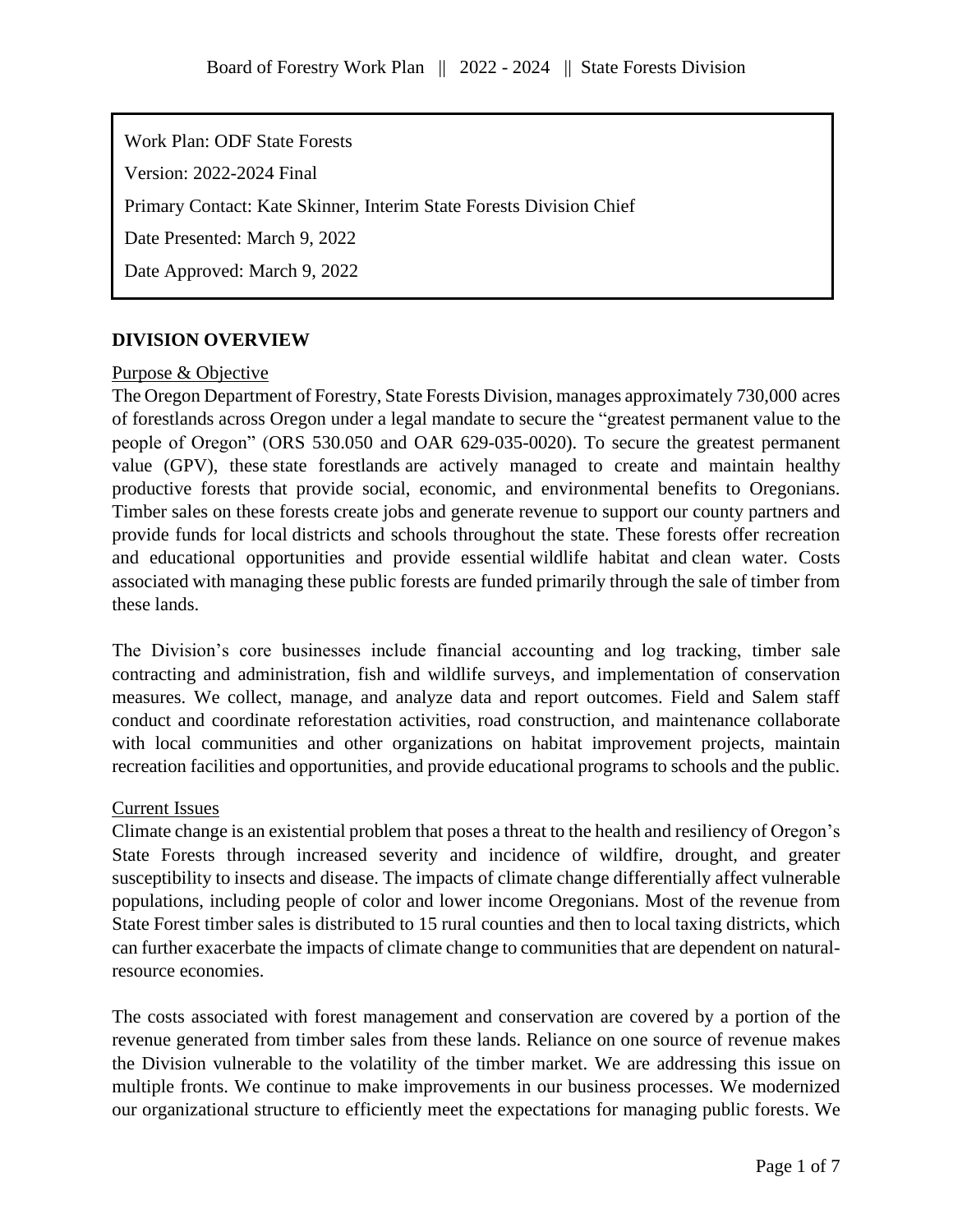continue to explore ways to diversify funding streams and build partnerships so we can sustainably manage state forests to deliver the greatest permanent value to Oregonians now and into the future.

The Board of Forestry establishes overarching policies that govern the management of State Forests in Forest Management Plans (FMPs). FMPs address a full range of forest and social resources such as timber management, protection of fish and wildlife, and providing for clean water and recreation. Among the many benefits provided from state forests is the protection of threatened and endangered species. As is the case with any forest manager, State Forests must comply with state and federal laws such as the state and federal Endangered Species Acts (ESA). Efficient and effective conservation and protection of ESA-listed species will support long-term management objectives.

#### Focus Areas

The Division policy work is focused on revising Forest Management Plans and pursuing a Habitat Conservation Plan, both of which are intended to manage State Forests equitably and sustainably through a lens of climate change.

## **TOPICS FOR THE BOARD OF FORESTRY 2022-2024**

Following the Board's direction at the October 2020 meeting, the Division has been pursuing forest management policy with a focus on obtaining an Incidental Take Permit, by developing a Draft Western Oregon Habitat Conservation Plan (HCP) and drafting a Western Oregon Forest Management Plan (Draft FMP) to accompany the HCP. Development of these two policy documents is occurring simultaneously to ensure a complete and comprehensive policy package is prepared for Board consideration.

In June of 2021, the Oregon Department of Fish and Wildlife Commission determined that the marbled murrelet should be uplisted from a threatened status to endangered status under the State Endangered Species Act. This decision requires the Oregon Department of Forestry to write an Endangered Species Management Plan.

- *1. Habitat Conservation Plan for Western Oregon State Forests*
- *2. Forest Management Plan for Western Oregon State Forests*
- *3. Endangered Species Management Plan*

## **ISSUE: Habitat Conservation Plan for Western Oregon State Forestlands**

#### **Overview**

The Board of Forestry directed the Division to continue exploring options for enhancing GPV outcomes, including the pursuit of an HCP which is a programmatic Endangered Species Act (ESA) compliance tool.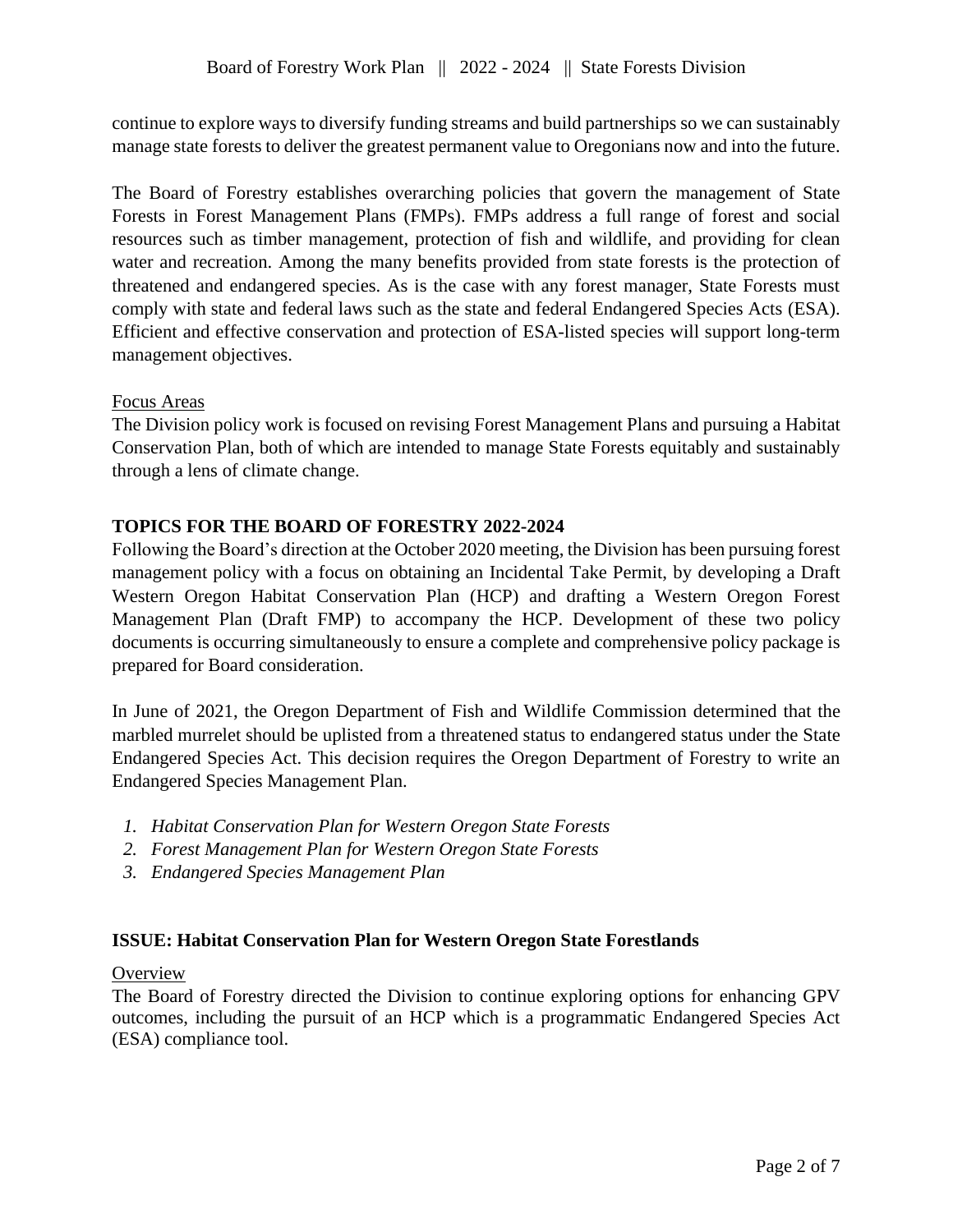Purpose

The purpose of this work is to develop a Western Oregon State Forests HCP to achieve programmatic ESA compliance. The State Forests Division is taking the following 3-phased approach to evaluate the possibility of an HCP to cover state forestland west of the Cascade Mountains:

- ✓ Phase 1: HCP Initiation/Scoping: (*Completed)*
- ✓ Phase 2: HCP Draft Development (*Completed*): Development of an administrative draft HCP that includes conservation measures and mechanisms to provide operational certainty into the future.
- $\checkmark$  Phase 3: National Environmental Protection Act (NEPA) process and Draft FMP development (*In Progress*).
	- o Submit the draft HCP into the Federal National Environmental Protection Act (NEPA) process.
	- o An HCP must be coupled with an FMP. Develop a Draft FMP (see Issue below).

## Board Deliverables with Timelines

- $\checkmark$  November 2021: Information Item
	- o Provide project update, including an update on the NEPA process.
- $\checkmark$  May 2022 (special session): Information Item
	- o Present Draft Environmental Impact Statement (DEIS).
- $\checkmark$  June 2022: Decision Item
	- o Summary of the Western Oregon HCP from the NEPA Process.
	- o Board direction to move the proposed action forward.
- $\checkmark$  April 2023: Decision Item
	- o Board direction to State Forester to implement HCP.

## **ISSUE: Draft Western Oregon Forest Management Plan**

## **Overview**

The dominant management plan for State Forests is the NW Forest Management Plan (Northwest FMP) which includes 650,000 acres, about 75% of the total state forest land base, and generates over 90% of the revenue from the Board of Forestry lands. The Board of Forestry approved the original Northwest FMP in January 2001 as the first integrated resource management plan for the state and approved a plan revision in 2010 to improve financial outcomes. The foundation of the plan is an approach called "structure-based management" under which the forest is managed to produce a range of forest conditions across the landscape. The original (2001) plan was intended to be coupled with an HCP. However, the state was not able to acquire an HCP. The lack of an HCP combined with costs associated with take avoidance and some challenges with implementing structure-based management are impacting the State Forests Division's financial viability.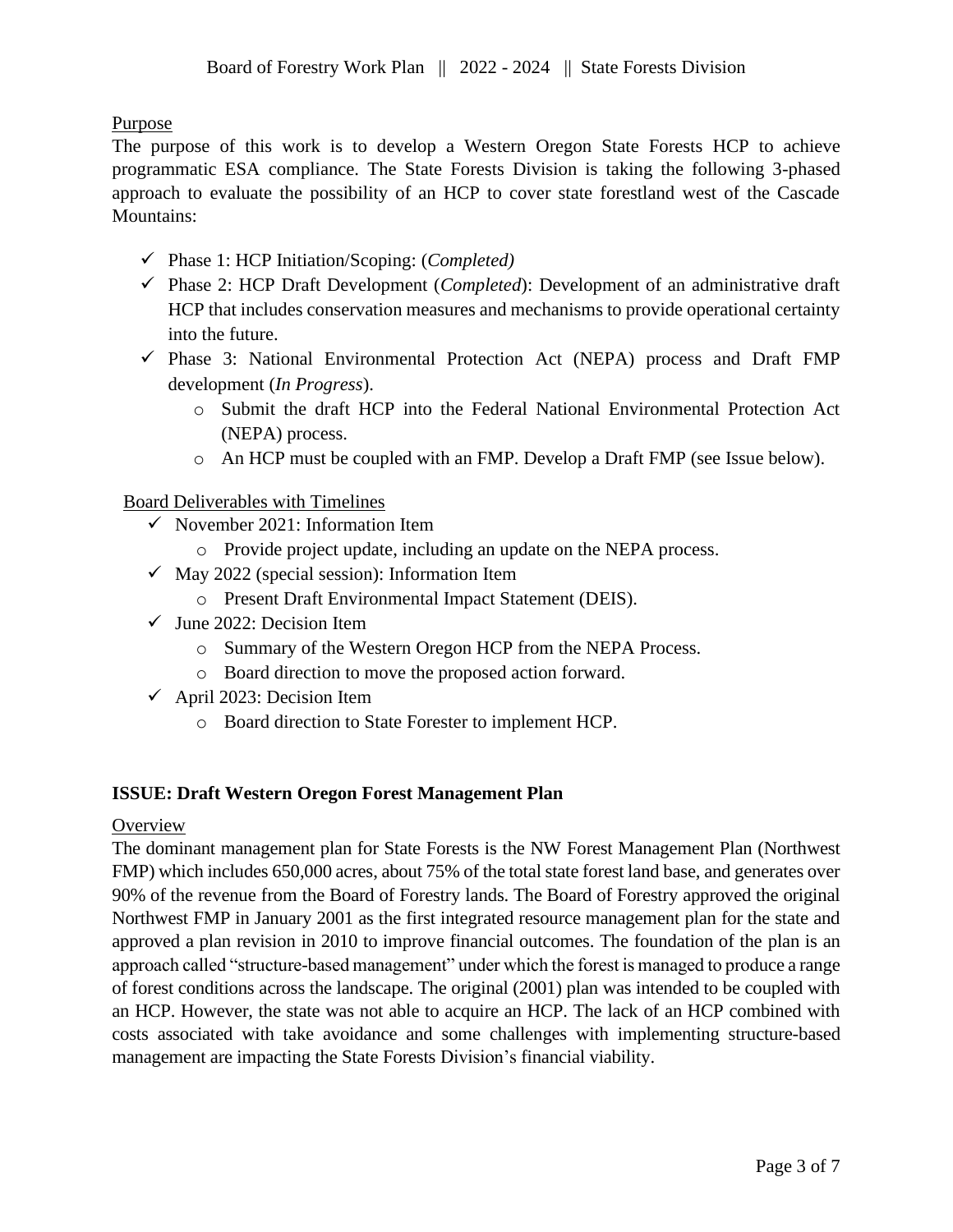# Purpose

The purpose of this work is to develop a Western Oregon Forest Management Plan to guide the management of all State Forests west of the Cascades, in conjunction with the Habitat Conservation Plan. The goal of the Draft FMP is to enhance GPV outcomes and equitably and sustainably manage State Forests through a lens of climate change. The BOF has also directed the Division to pursue an HCP, and these two efforts are now merged.

## Board Deliverables with Timelines

- $\checkmark$  November 2021: Information Item
	- o Board direction on Guiding Principles and draft Goals.
- $\checkmark$  January 2022: Decision Item
	- o Board review of the Management Focus of State Forest Lands.
- ✓March 2022: Information Item
	- o Board direction on draft Strategies.
	- o Provide reports on Stakeholder Engagement.
- $\checkmark$  November 2022: Information Item
	- o Presentation of draft FMP.
- $\checkmark$  January 2023: Information Item
	- o Board direction on FMP modeled outcomes.
- $\sqrt{May 2023}$ : Decision Item
	- o Board approval of final draft FMP.
	- o Board approval to initiate formal rulemaking on the final draft FMP.

## **ISSUE: Endangered Species Management Plan**

## **Overview**

The Oregon Fish and Wildlife Commission (Commission) directed the Oregon Department of Fish and Wildlife (ODFW) to conduct a status review of the marbled murrelet in December 2019 to determine if its status should be changed from threatened to endangered under the state Endangered Species Act (ORS 496.171 to 496.192). The Commission voted to uplist the marbled murrelet to endangered at its June 2021 meeting. The decision to uplist triggers a statutory requirement for state landowners and land managers to develop an Endangered Species Management Plan (ESMP) for the listed species. Landowners have 18 months to develop and submit their ESMP to the ODFW Commission, who then has 6 months to approve it.

The process of development and final approval of the ESMP by the Commission is required to be completed within 2 years (ORS 496.182).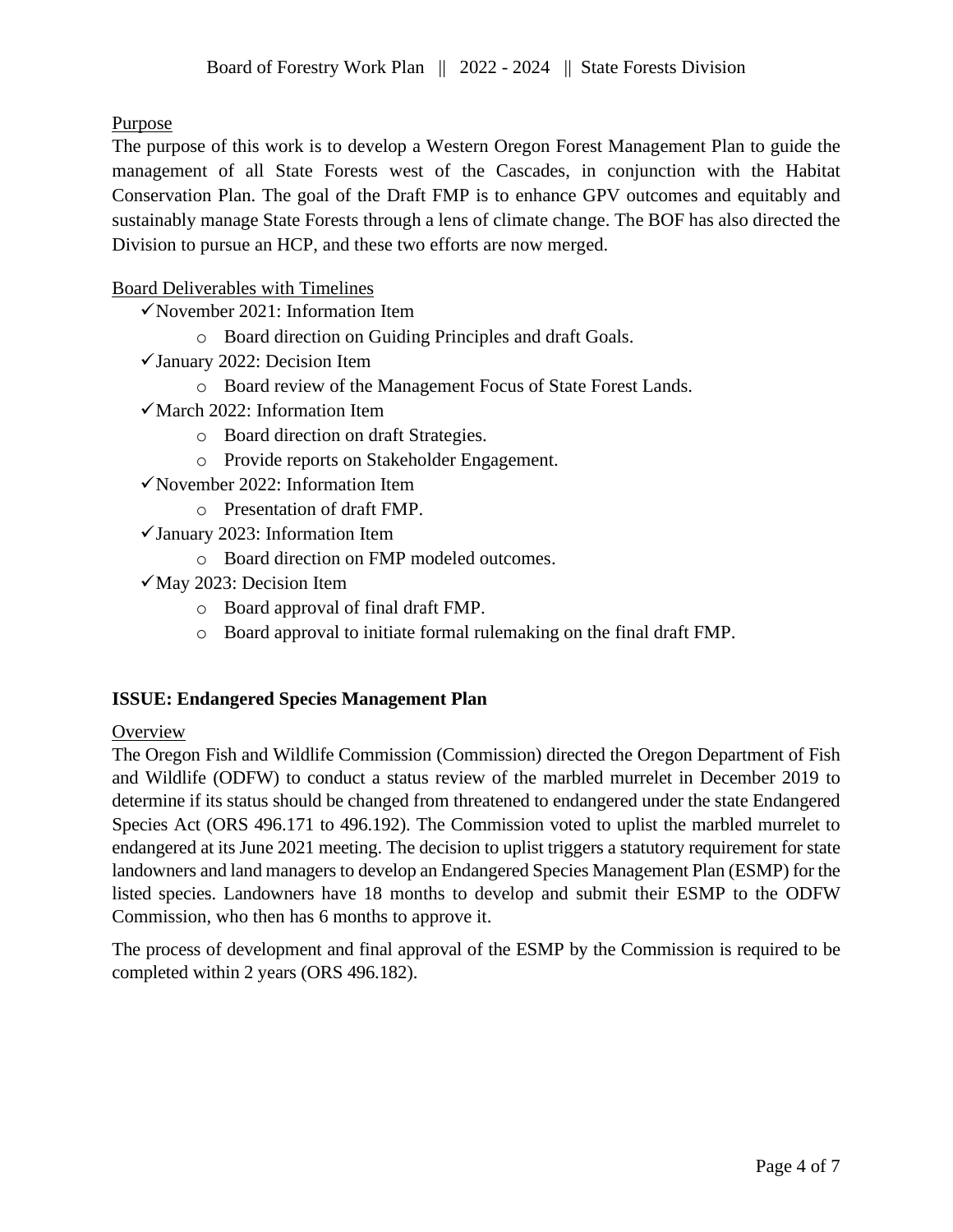Purpose

The purpose of this work is to draft an ESMP for the marbled murrelet. The State ESA establishes a process of plan development and approval, and plan content requirements have been established in Oregon Administrative Rule (OAR 635-100-0140).

## Board Deliverables with Timelines

- $\checkmark$  November 2021: Information Item
	- o Present the statutory requirements and process to complete the ESMP.
- $\checkmark$  March 2022: Decision Item
	- o Board approval of Agency role and ESMP content framework.
- $\checkmark$  July 2022: Information Item
	- o Status update.
- ✓November 2022: Decision Item
	- o Board approval of the Endangered Species Management Plan.

## **Outreach and Public Involvement**

Developing sufficient understanding, acceptance, and support from stakeholder groups will be important to completing these policy projects in the planned timeframes. Providing accurate and timely information to stakeholders will be of critical importance, and the Division is committed to an open, equitable, and transparent stakeholder engagement process. Additionally, counties within which we manage Board of Forestry lands have a statutorily established relationship with the Board through the Forest Trust Lands Advisory Committee (FTLAC).

The Division will provide accurate and timely information to ensure FTLAC has the information they need to advise the Board of Forestry and the State Forester. The Division will continue to seek public engagement and convene informational meetings for all interested stakeholders with the purpose of providing the information in a clear and transparent manner and allowing sufficient time for the stakeholders to prepare their input for the Board of Forestry meeting.

Our county partners represented by the FTLAC, all standing stakeholder committees (State Forests Advisory Committee, Oregon Forest Conservation Coalition, Conservation Ad Hoc, Industry Ad Hoc), multiple conservation non-governmental organizations, and Oregon Forest & Industries Council have been invited to engage and participate in the HCP and FMP projects, including multiple meetings open to the public, focus group meetings, and stakeholder meetings. The FTLAC has expressed concerns about an HCP on state forestlands. Despite these reservations, no committee or stakeholders have actively declined participation.

The Department recognizes the importance and value of reaching out to all Oregon's federallyrecognized Tribes on issues related to managing Oregon's state forests. We will pursue opportunities to meet with Tribal Chair Council and Tribal staff directors to listen and learn from the Tribes, seek opportunities for input and collaboration, and build relationships.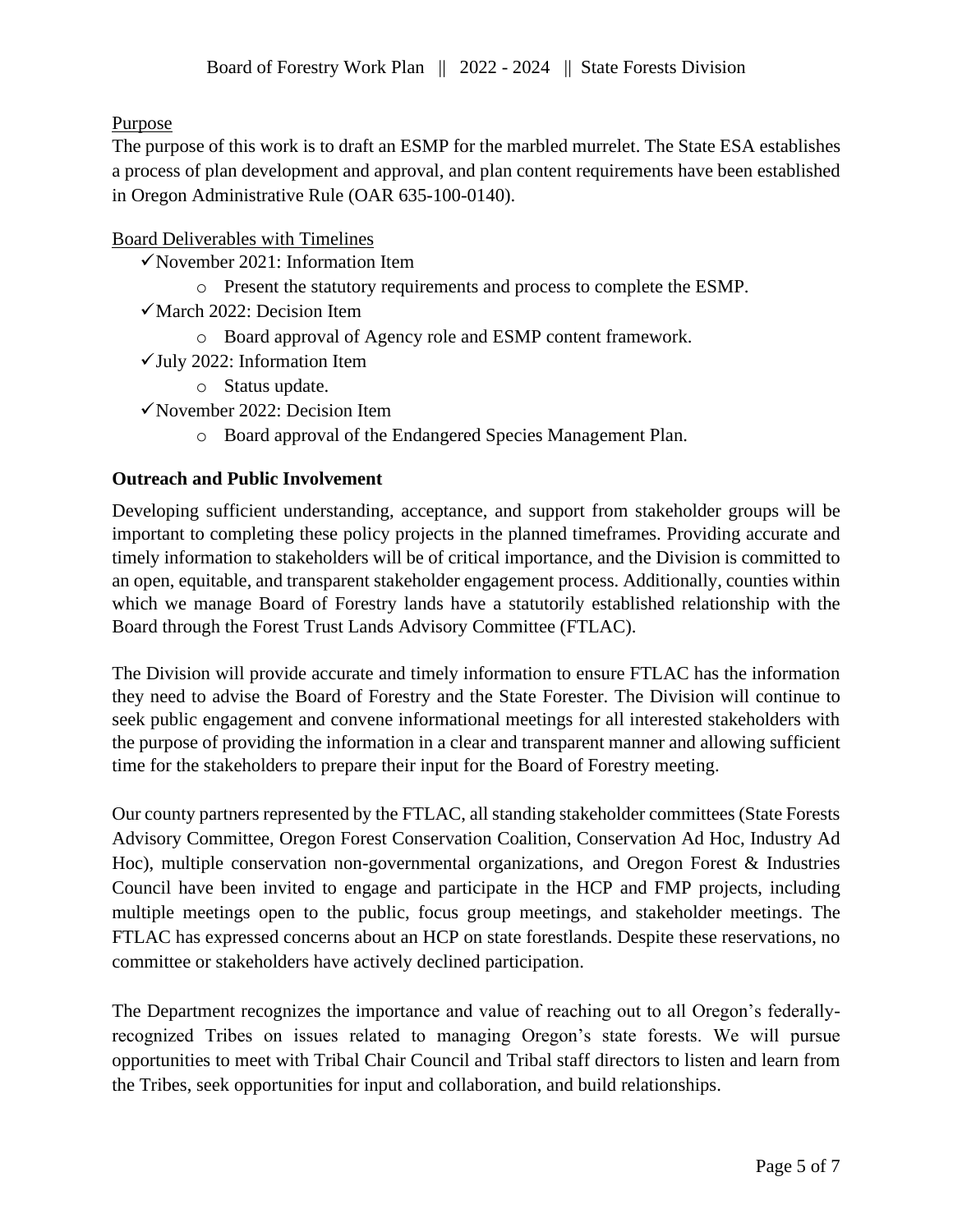This work is being conducted collaboratively with our state and federal sister agencies including-National Marine Fisheries Service, US Fish and Wildlife Service, Department of State Lands, Oregon Department of Fish and Wildlife, Department of Environmental Quality.